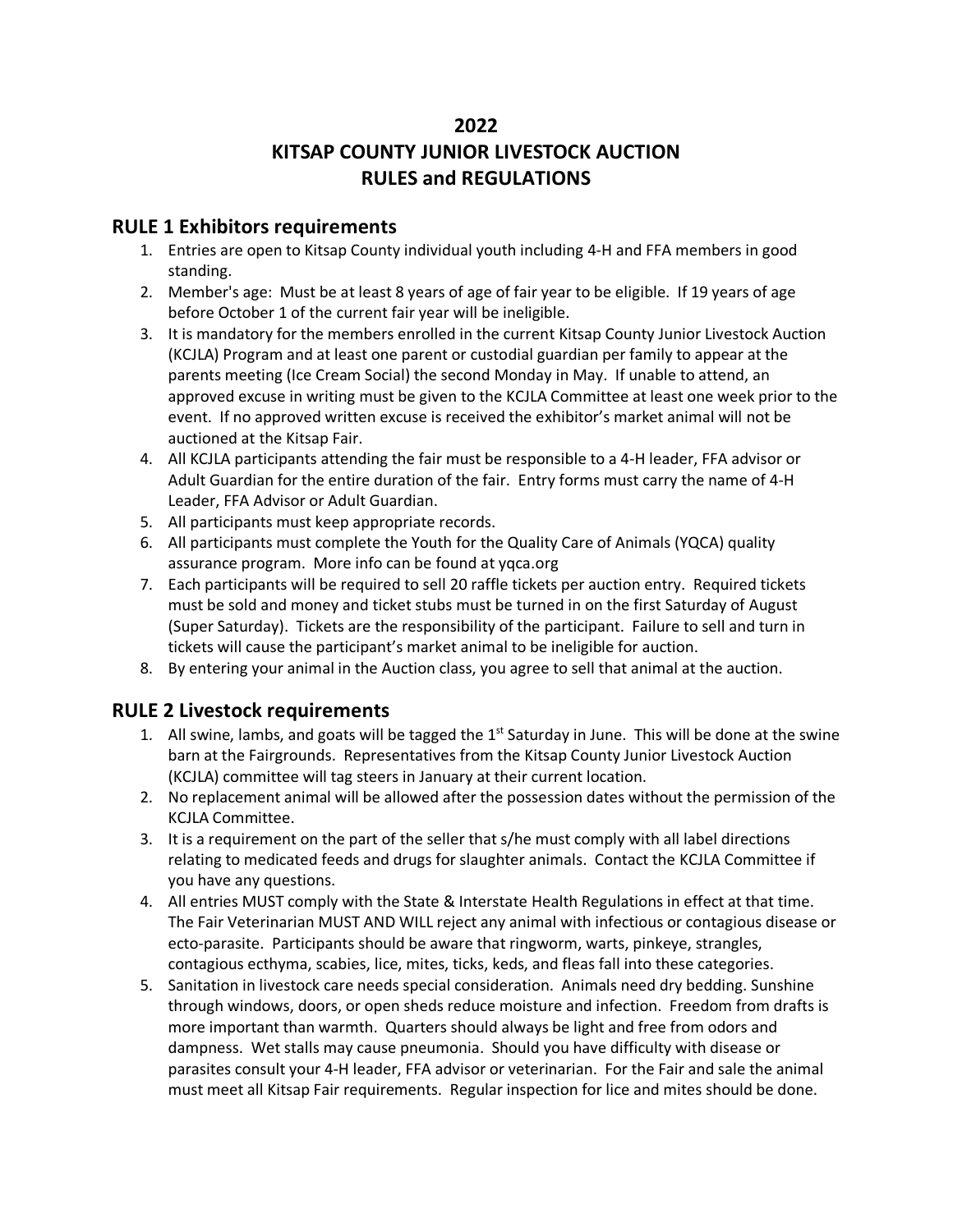- 6. Participants should use body condition scoring throughout the season to make sure their animal(s) maintain a healthy weight and that their feed intake is adequate.
- 7. The KCJLA Committee reserves the right for final approval in case the right type of animal has not been selected in the first place, or, if the animal has not been fed out properly.
- 8. If you need assistance in selecting your animal, please call a member of the KCJLA Committee. There are several sources where animals may possibly be purchased locally, so plan to check with the 4-H leader, FFA advisor, or KCJLA Committee member.
- 9. No unnatural modification (such as forced feeding, heavy neck chains, wetting down, or any other modifications found unfit by the KCJLA Committee) will be permitted prior to weigh-in.
- 10. The stationary scales at the Fairgrounds may be used to weigh auction animals prior to scale certification (for the sale in August).

#### **Steers**

- 1. Animals may not be over two years of age at sale time.
- 2. It is absolutely necessary that the calf used for the market program be a beef animal and NOT a cross between a beef and dairy animal.
- 3. Exhibitors must have their steers in their possession by January 1 of the current fair year to provide the exhibitor time to prepare their animal, train them for safe handling, and adequately finish out said animal.
- 4. At the time of tagging the producers must declare if the steer is of the standard or of the miniature breed. They must also declare if the steer will be GRASS FED or GRAIN FED. This declaration will be how the steer will be announced and offered at the auction.
- 5. Grass fed steer will be fed only grass and or forage from time of purchase until the animal is taken away by the purchaser's agent. No grain or other artificial supplements shall be fed to grass fed steers.
- 6. Grain fed steer must be on a dry and full feed program at least 120 days. Grain feeding the steer up to 150 days will be more desirable.
- 7. Calves must be dehorned or have loose scurs no longer than  $1 \frac{1}{2}$ ". They are easier to handle and where there are two or more animals together, there will be less bruising of the carcasses, and they generally sell at a higher price.
- 8. All full size Standard Breed Steers must weigh at least 1000 lbs at the weigh-in Tuesday night at Fair, standard breed steers weighing less than 1000lb will not be eligible for auction. Steers identified at tagging as a Miniature Breed of Market Steer must weigh at least 600lb but cannot weigh more than 1000lb. This will be the Auction weight. Miniature steers that weigh more than 1000lb will compete as standard market steers. Desirable SALE weight for full size steers should be between 1150-1300 lbs. The buyers only have to pay up to 1500 pounds. It is recommended that steers be weighed several times during the year.
- 9. A bill of sale MUST be presented for all branded animals carrying a brand not belonging to the exhibitor. In addition, a Certificate of Permit (hauling permit) must be made before leaving home to cover the steers. The Hauling Permit and Bill of Sale must be turned in at the time of weigh-in.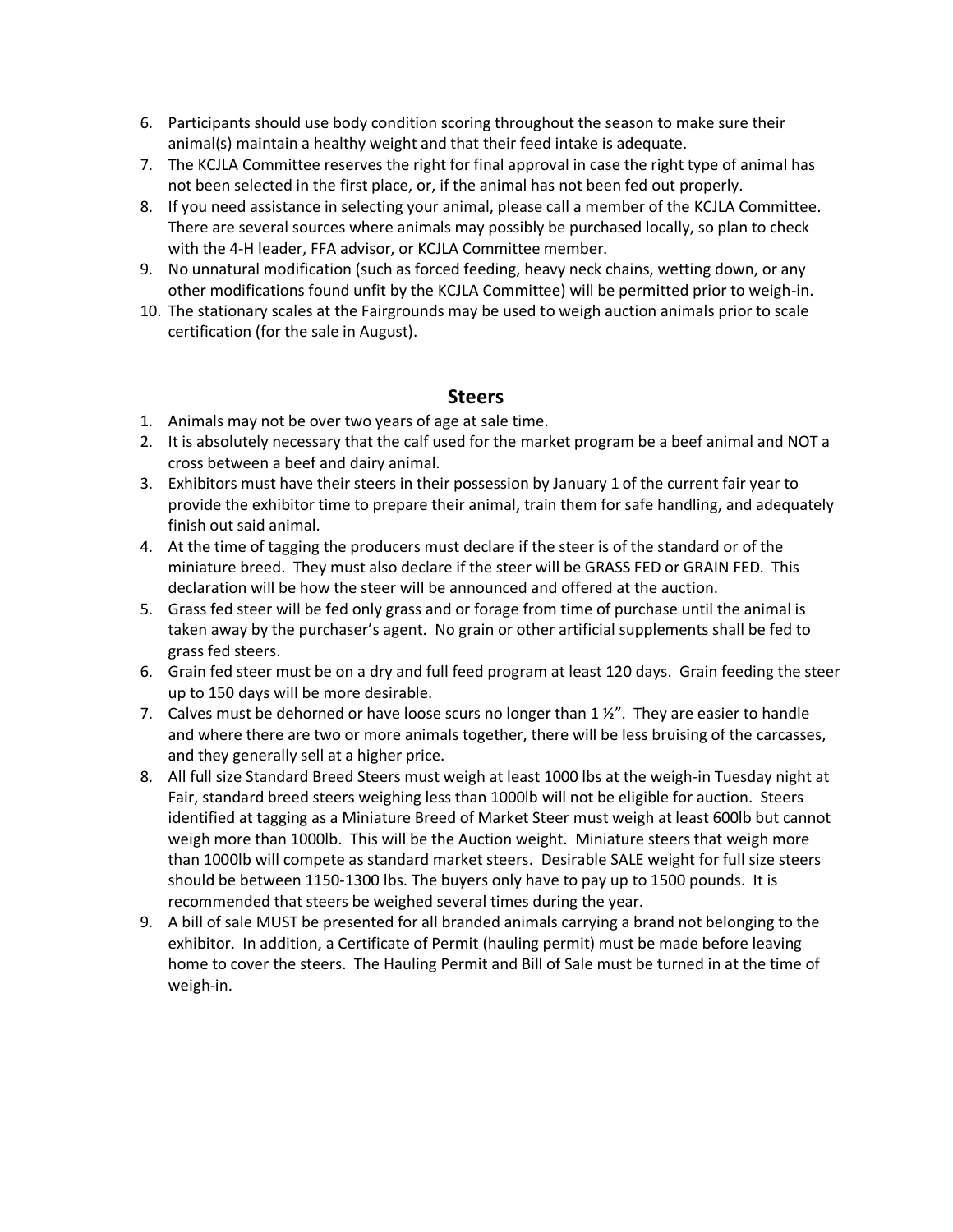#### **Swine**

- 1. The wiener pig used for the Auction project may be a crossbred or purebred animal.
- 2. Only barrows and gilts will be eligible to be shown.
- 3. Wiener pigs must be farrowed on or after February 1 of the current fair year.
- 4. The pig must be purchased and in the care of the individual by May 15 of the year in which the hogs are entered into the Auction program.
- 5. Feeding: Hogs must be grain fed. Slop feed is prohibited.
- 6. All male hogs must be castrated. This shall be done prior to six weeks old.
- 7. Hogs must weigh at least 215 pounds at the weigh-in Tuesday night at the Fair. This will also be the auction weight. It is recommended that hogs not exceed 280 pounds. The buyers only have to pay up to 300 pounds.
- 8. All hogs must be treated for lice 24 hours prior to arriving on the fair grounds.

## **Lambs**

- 1. Lambs must be born on or after January 1 of the current fair year.
- 2. Lambs must be purchased and in the care of the individual by May 15 of the year in which the lambs are entered into the Auction Lamb program.
- 3. Lambs should be on a balanced feeding program of lamb ration and hay until fair time (dry lot).
- 4. All male lambs must be castrated prior to eight weeks of age and all lambs must be docked prior to two weeks of age. If lambs are found to have a testicle at the June weigh-in, the members will have one week to resolve the problem.
- 5. Tagging & shearing: Auction lambs must be sheared within one week prior to the June tagging event. No animal will be tagged unless it is inspected and sheared.
- 6. Slick Shorn (Shearing): All Auction lambs must be slick shorn one week prior to haul in date to fair.
- 7. **Scrapie tags/tattoos are required for all lambs**.
- 8. Lambs must weigh at least 90 pounds at the weigh-in Tuesday night at the Fair. This will also be the auction weight. It is recommended that lambs not exceed 160 pounds. The buyer only has to pay up to 160 pounds.
- 9. Vet Check no blankets, no leg/foot bandaging or any type of coverage shall be on the lamb during vet check.

## **Goats**

- 1. Auction projects may be does or wethers born on or after December 1 of the previous fair year.
- 2. Goats must be purchased and in the care of the individual by May 15th of the year in which the goats are entered into the Auction goat program.
- 3. Goats must be disbudded, and wethers must be castrated prior to eight weeks of age. An animal with retained testicles is not considered castrated.
- 4. In the event goats are not disbudded then, horns must be tipped prior to coming to the fair. Tipped is defined as: the end of the horn must be squared off at least 1/2" in diameter or larger. **Permission must be granted by the Goat Superintendent to exhibit horned goats prior to bringing the animal to the fair**.
- 5. **Scrapie tags/tattoos are required for all goats**.
- 6. Goats must weigh at least 75 pounds at the weigh-in Tuesday night at the Fair. This will also be the auction weight. It is recommended that goats not exceed 130 pounds. The buyer only has to pay up to 130 pounds.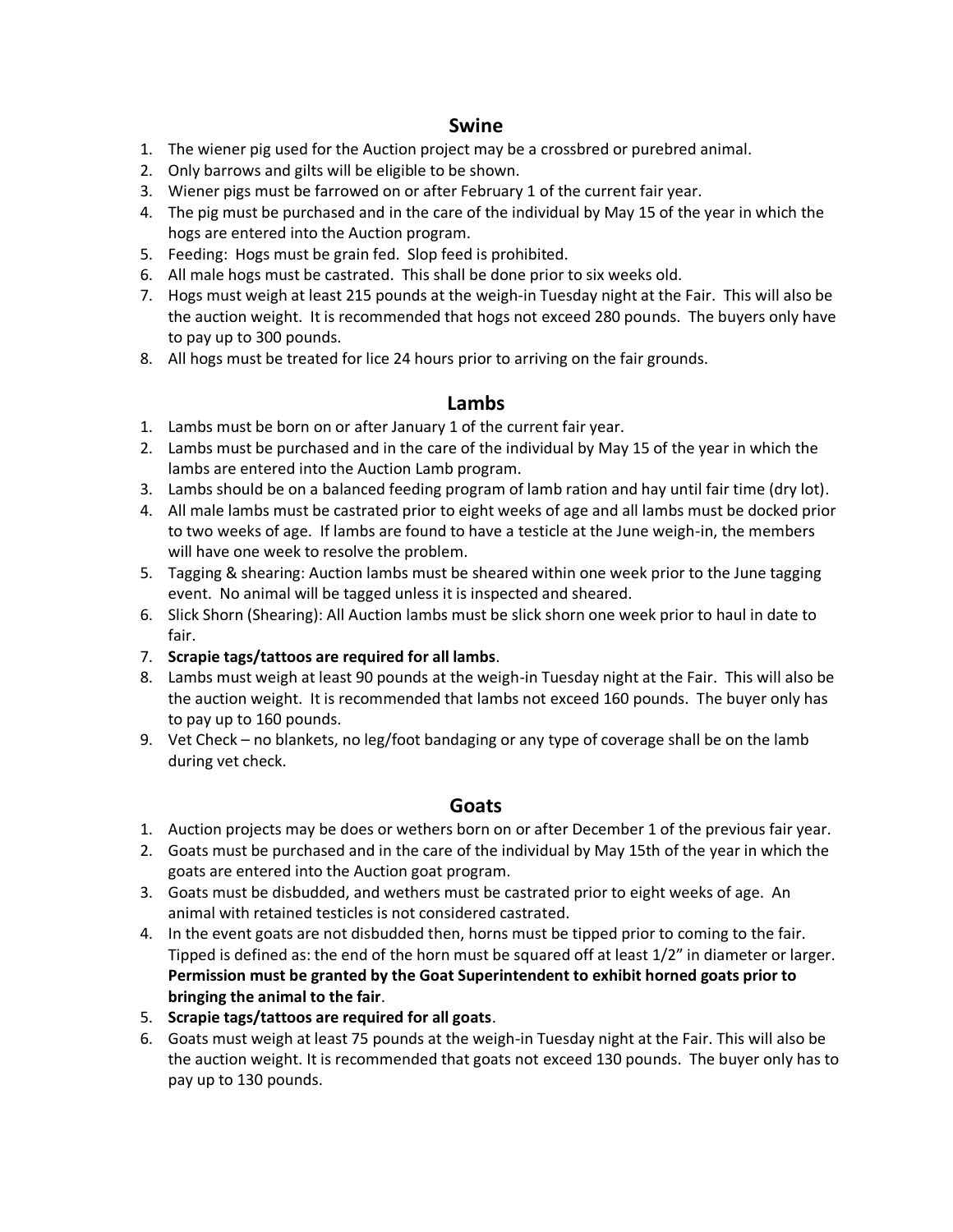#### **Rabbits**

- 1. Rabbit single fryer or meat pen of three, must not be over ten (10) weeks of age by Auction date of the Kitsap Fair. Check calendar to calculate correct breeding, kindling, and weaning dates.
- 2. Rabbit meat pen and or rabbit fryer must be a minimum live weight of three and a half (3 1/2) pounds each and a maximum live weight of five and a half (5 1/2) pounds each.
- 3. Single Roaster no more than 6 months in age at auction date, 5 ½ lb minimum weight and 9 lb. max.
- 4. Rabbit meat pen, single fryers, and roasters must meet ARBA Standards for age, weight, variety, condition, and judging standards. See current year ARBA Standard of Perfection for criteria.
- 5. Production does (a member will use to produce fryers, pens, and roasters born after May 1st), and roasters bought to raise for auction must be owned, tattooed, and in possession by the exhibitor by May  $1<sup>st</sup>$  of current fair year, and registered/filed with your 4-H Club leader or FFA advisor.
- 6. Fryers, Pens, and Roasters born after May 1st (in the possession of the member), need to be tattooed by the  $1<sup>st</sup>$  Saturday in August of current fair year and reported to the Market Committee. Tattooing will be offered at Super Saturday for all rabbits needing to be tattooed. All Auction rabbit Tattoo numbers need to be registered with the KCJLA Committee by Super Saturday.
- 7. Fryer, Pen, and Roaster Rabbits will be weighed in the presence of the ARBA judge, and at least one KCJLA Committee member during type judging on Thursday of the fair. The ARBA judge weight will be final.
- 8. Rabbits will be carried in cages to and from the Auction arena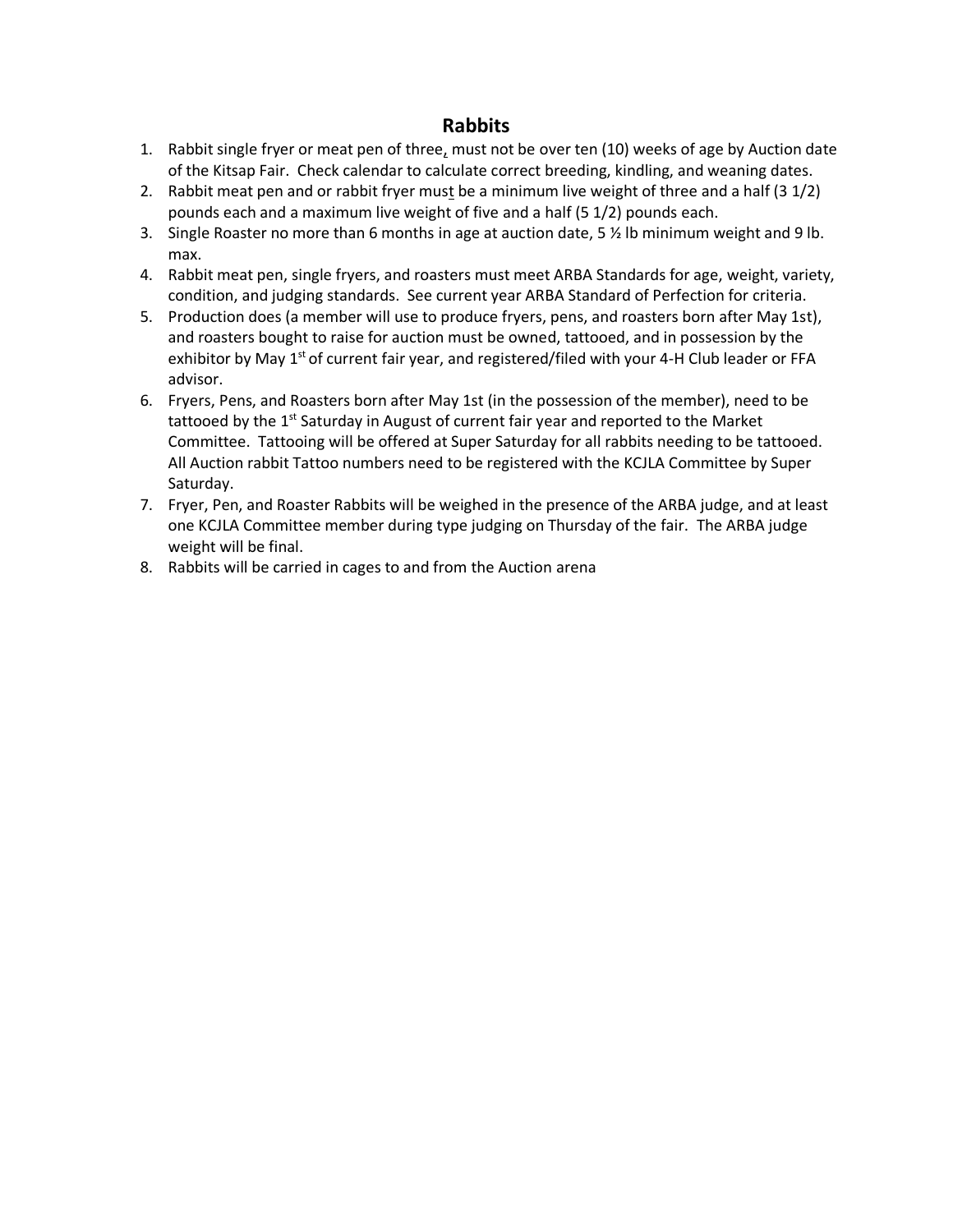## **Fowl**

- 1. All entries in this division will be subject to the general rules and regulations the Kitsap Junior Livestock Auction Rules and the Poultry Exhibitor's guidelines.
- 2. All Auction Poultry exhibited must be meat-type breeds as detailed in the table below.
- 3. All Auction Poultry must come from National Poultry Improvement Plan (NPIP) certified hatcheries.
- 4. All birds must be in the exhibitor's possession and on feed, adhering to the guidelines below to meet age and maturity requirements by these timeframes but no later:

|                 | Number of<br>animals | Min weight<br>each         | Approximate Age                                                           | <b>Breeds Accepted</b>                                                                                  |
|-----------------|----------------------|----------------------------|---------------------------------------------------------------------------|---------------------------------------------------------------------------------------------------------|
| <b>Chickens</b> | pen of 3             | 5 lbs.                     | 8-10 weeks (but could<br>be as early as 6-7<br>weeks)                     | Cornish Cross breed (or a commercial<br>variation of Cornish that produces equal<br>growth and quality) |
| <b>Ducks</b>    | pen of 3             | $7$ lbs.                   | 8-12 weeks (should be<br>feathering out with<br>good finish and fleshing) | Pekin breed (sometimes labeled<br>commercial/jumbo)                                                     |
| Turkeys         | Single               | $15$ lb. hen<br>25 lb. tom | hens 14 weeks, toms 18<br>weeks (approx. 16-20<br>weeks to maturity)      | Broad breasted only (commercial breed)                                                                  |
| Geese           | Single               | $10$ lb.                   | 6-9 months                                                                | Heavy and Medium breeds - Embden,<br>Toulouse, or Pilgrim                                               |

- 5. Any Auction Poultry shown as a single bird may not also be shown as part of a pen of three.
- 6. All Auction Poultry will be banded with numbered bands by the Kitsap Junior Livestock Committee representative and/or superintendent or his/her representative prior to the fair entry date. The band number must appear on the entry form, record book and feed records, and exhibitor's coop tag. All birds are to be leg banded.
- 7. All Auction Poultry numbered, and recorded bands will be used to identify birds upon purchaser's pick-up or delivery. No birds will be relinquished to buyers without proof of receipt with corresponding band number recorded on it.
- 8. Auction Poultry are sold by the bird or by the pen, not by the pound. Birds will be sold live with the option for purchaser to take live bird and perform their own slaughter or arrange with Kitsap Junior Livestock Auction Committee to process birds.
- 9. Minimum sale weight requirements for Auction poultry are below. Weights will be verified and recorded by the Poultry Superintendent to be listed by exhibitor name and band number of birds, this record will be turned in to the Kitsap Junior Livestock Auction Committee prior to the Auction:

Chickens: 5 lbs. Ducks: 7 lbs. Geese: 10 lbs. Turkey Hens: 15 lbs. Turkey Toms: 25 lbs.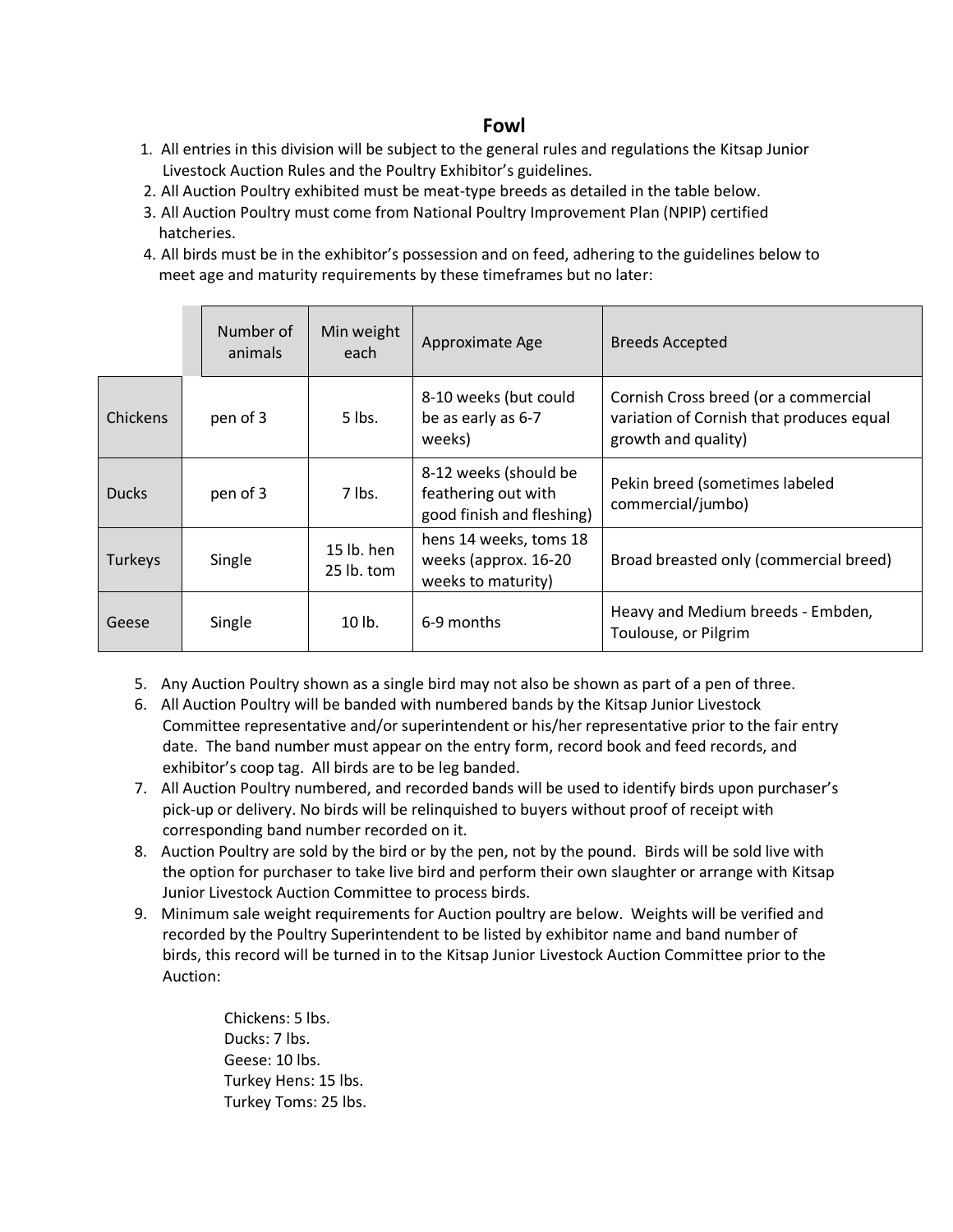## **RULE 3 Auction requirements**

- 1. All entries are accepted with the understanding that neither the Kitsap County Junior Livestock Auction Committee (Market Committee) or their officers, the Kitsap Fair or their Officers, Kitsap County Extension (4-H) or their officers, nor FFA or their officers shall be held responsible for any damage or loss that may arise from exhibition or sale.
- 2. Up to two animals or pens per exhibitor may be auctioned.
- 3. Seller is guaranteed high bid price minus sales commission from the live auction upon receipt of payment from buyer(s).
- 4. Each member will be charged up to 5% of the sale price of their animal for consignment fee. The purpose of this fee is to cover the cost of the auction, including but not limited to the maintenance of the scales and hauling fees etc. If no sale is made, there will be no charge for consignment. Payments for animals will be made through a local bank.
- 5. If an animal is condemned during the slaughter process, the seller will absorb the loss, the consignment fee waived, and the buyer's offer becomes void.
- 6. There will be one weigh-in per animal.
- 7. Required records: Signed parent or guardian authorization to sell/condemned carcass form, Quality Assurance form, the Cost form and the YQCA completion certification must be turned in to leader or advisor prior to the Tuesday night qualifying weigh-in. These forms will be available for pick up at super Saturday by participating member, you will not be allowed to weigh-in without them.
- 8. A Kitsap County Junior Livestock Auction Committee member, a 4-H representative, a FFA representative and a Fair representative will supervise the weigh-in (if available).
- 9. Animals that do not make required weight on Tuesday night at the Kitsap Fair weight-in will not be sold in the auction arena, nor will they be advertised or sold on the Fairground.
- 10. Kitsap County Junior Livestock Auction participants are responsible for their animals until they are picked up for slaughter or released from the Fairgrounds by the Livestock Director.
- 11. Each exhibitor must sell his/her own Auction animal(s) only through the Kitsap County Junior Livestock Auction.
- 12. This is a Blue and Red Ribbon sale ONLY. All Auction animals entered in competition and winning a blue or red ribbon, MUST BE auctioned.
- 13. Judging and grading will be on the basis of preferable market quality, age, weight, type, and size.
- 14. Blue ribbon animals will be auctioned first. Auction order is as follows: Steers, lambs, goats, and swine. Rabbits and Fowl will be mixed in as necessary.
- 15. White ribbon animals in the auction class will not be eligible for sale in the auction, nor will they be advertised or sold on the fairgrounds.
- 16. Any ribbon won at the Kitsap Fair by the exhibitor with their Auction animal may be displayed on/with that animal during the auction.
- 17. 4-H KCJLA animals sold at the Kitsap Fair livestock Auction are not eligible to participate in State 4-H Fair.
- 18. Participants must participate in the Quality Assurance Program.

These rules shall remain as voted on for a period of three fairs (2021-2022-2023).